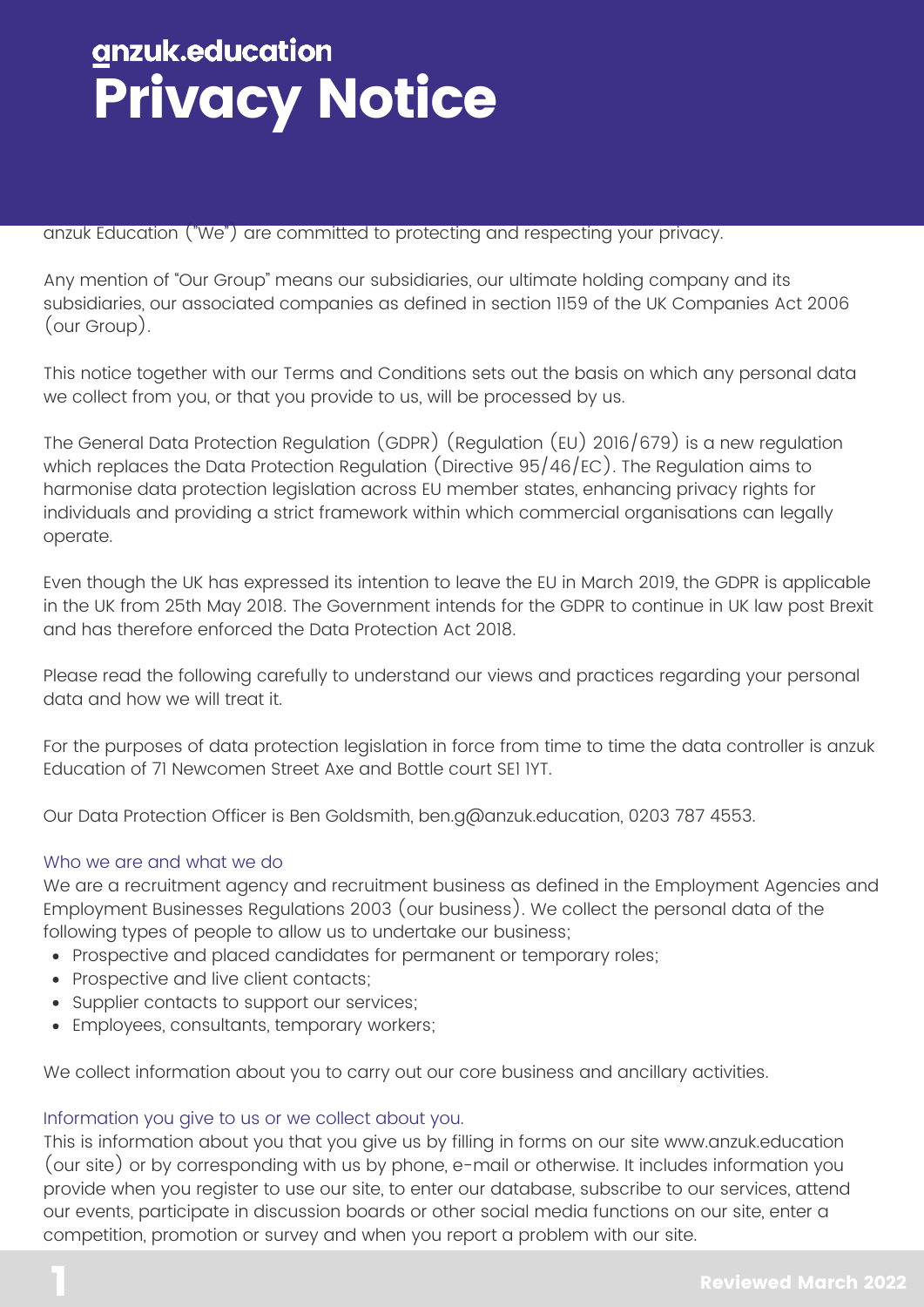The information you give us or we collect about you may include your name, address, private and corporate e-mail address and phone number, financial information, compliance documentation and references verifying your qualifications and experience and your right to work in the United Kingdom, curriculum vitae and photograph, links to your professional profiles available in the public domain e.g. LinkedIn, Twitter, business Facebook or corporate website.

### Information we collect about you when you visit our website.

With regard to each of your visits to our site we will automatically collect the following information:

- Technical information, including the Internet protocol (IP) address used to connect your computer to the Internet,
- Your login information if applicable,
- Browser type and version,
- Information about your visit, including the full Uniform Resource Locators (URL), clickstream to, through and from our site (including date and time),
- Products you viewed or searched for
- Page response times,
- Download errors,
- Length of visits to certain pages, page interaction information (such as scrolling, clicks, and mouse-overs),
- Methods used to browse away from the page, and any phone number used to call our customer service number.

### Information we obtain from other sources.

This is information we obtain about you from other sources such as LinkedIn, corporate websites, job board websites, online CV libraries, your business card, personal recommendations. In this case we will inform you, by sending you this privacy notice, within a maximum of 30 days of collecting the data of the fact we hold personal data about you, the source the personal data originates from and whether it came from publicly accessible sources, and for what purpose we intend to retain and process your personal data.

We are working closely with third parties including companies within our Group, business partners, sub-contractors in technical, professional, payment and other services, advertising networks, analytics providers, search information providers, credit reference agencies, professional advisors. We may receive information about you from them for the purposes of our recruitment services and ancillary support services.

### Purposes of the processing and the legal basis for the processing We use information held about you in the following ways:

To carry out our obligations arising from any contracts we intend to enter into or have entered into between you and us and to provide you with the information, products and services that you request from us or we think will be of interest to you because it is relevant to your career or to your organisation.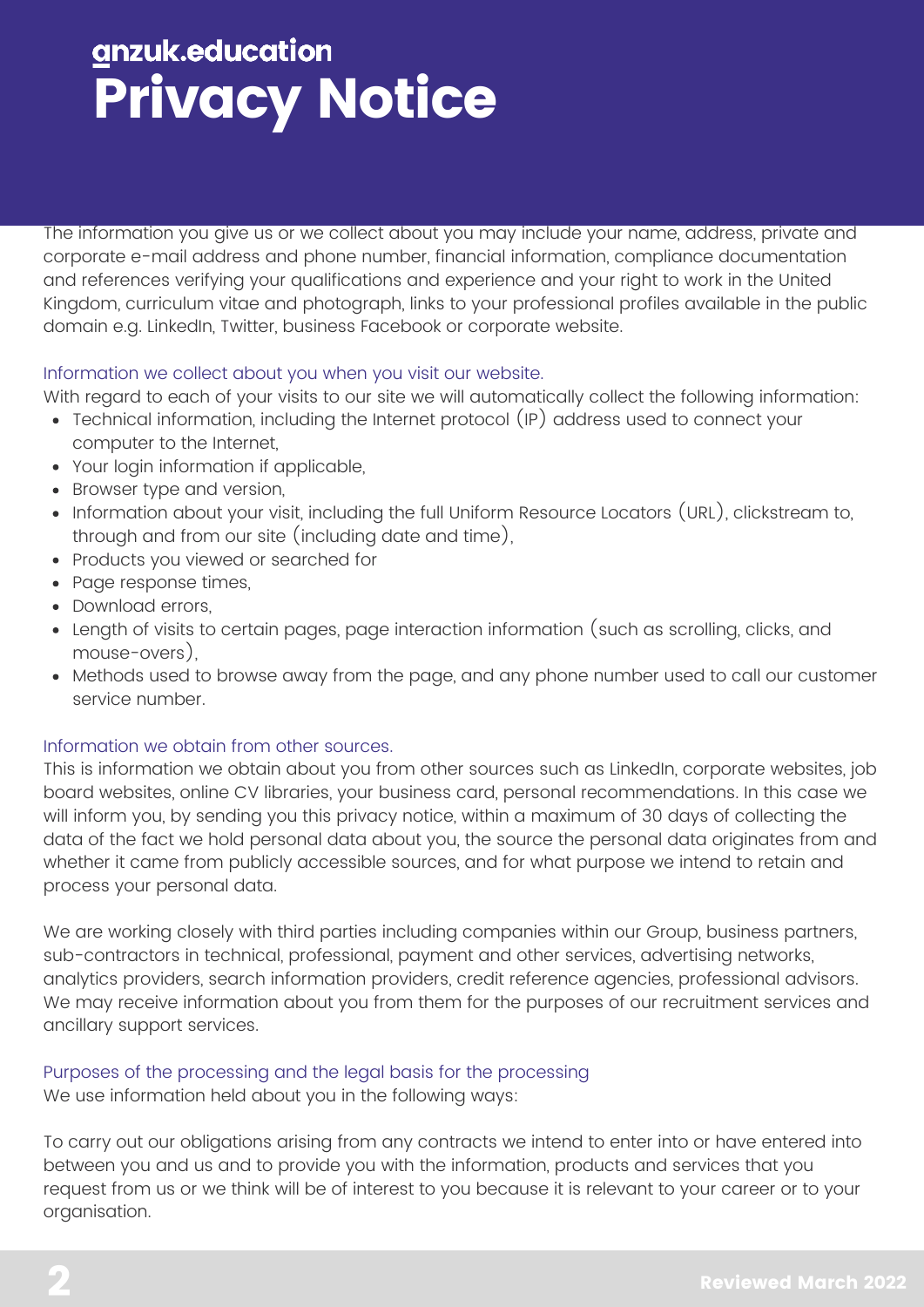To provide you with information about other goods and services we offer that are similar to those that you have already purchased, been provided with or enquired about.

The core service we offer to our candidates and clients is the introduction of candidates to our clients for the purpose of temporary or permanent engagement. However, our service expands to supporting individuals throughout their career and to supporting businesses' resourcing needs and strategies.

Our legal basis for the processing of personal data is our legitimate interests, described in more detail below, although we will also rely on contractual obligations to which you are subject, legal obligations and consent for specific uses of data.

We will rely on contractual obligations if we are negotiating or have entered into a placement agreement with you or your organisation or any other contract to provide services to you or receive services from you or your organisation.

We will rely on legal obligation in some cases, where we are required by law or regulation to process your data.

We will in some circumstances rely on consent for particular uses of your data. Where we rely on consent, you will be asked for your express consent. An example of when we will rely on consent as the legal basis for processing your data is when we process your data for marketing purposes.

## Our Legitimate Interests

Our legitimate interests in collecting and retaining your personal data is described below:

As a recruitment business and recruitment agency we introduce candidates to clients for permanent employment, temporary worker placements or independent professional contracts. The exchange of personal data of our candidates and our client contact details is a fundamental part of this process.

In order to support our candidates' career aspirations and our clients' resourcing needs, we require a database of candidate and client personal data. The database will contain historical information as well as current resourcing requirements.

To maintain, expand and develop our business we need to record the personal data of prospective candidates and client contacts.

### Consent

Should we want or need to rely on consent to lawfully process your data we will request your consent orally, by email or by an online process for the specific activity we require consent for and record your response on our system. Where consent is the lawful basis for our processing you have the right to withdraw your consent to this particular processing at any time.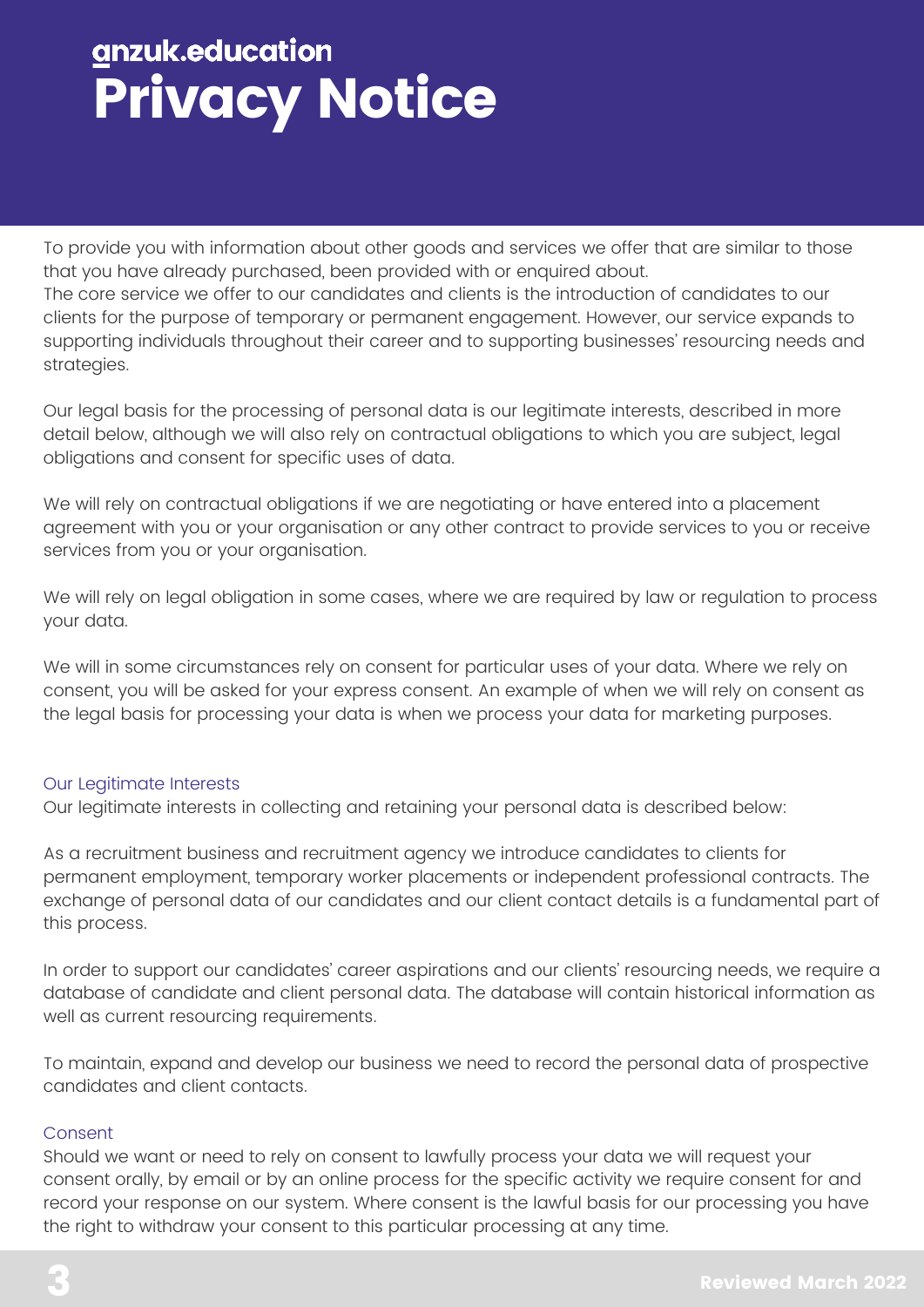### Other Uses we will make of your data:

We will also use your data:

- To administer our site and for internal operations, including troubleshooting, data analysis, testing, research, statistical and survey purposes;
- To improve our site to ensure that content is presented in the most effective manner for you when you are using your computer or other devices;
- To notify you about changes to our service;
- To allow you to participate in interactive features of our service, when you choose to do so;
- As part of our efforts to keep our site safe and secure;
- To measure or understand the effectiveness of advertising we serve to you and others, and to deliver relevant advertising to you;
- To make suggestions and recommendations to you and other users of our site about goods or services that may interest you or them.

We do not undertake automated decision making or profiling. We use our computer systems to search and identify personal data in accordance with parameters set by a person. A person will always be involved in the decision making process.

### Do you have to provide us with personal data?

You may refuse to give us your personal and sensitive personal data. Furthermore, you have the right to ask us to delete, change or stop processing your data that we have already received or collected. If you do not provide us with personal or sensitive personal data, or if you request a restriction of processing however, we may not be able to provide you with the services that you have requested and that are stated in this policy.

### **Cookies**

Our website uses cookies to distinguish you from other users of our website. This helps us to provide you with a good experience when you browse our website and also allows us to improve our site. For detailed information on the cookies we use and the purposes for which we use them see our [Cookies Policy](https://www.anzuk.education/docs/cookies-policy)

## Disclosure of your information inside and outside of the EEA

We will share your personal information with:

Any member of our group both in the EEA and outside of the EEA.

Selected third parties including:

- Clients for the purpose of introducing candidates to them;
- Candidates for the purpose of arranging interviews and engagements;
- Clients, business partners, suppliers and sub-contractors for the performance and compliance obligations of any contract we enter into with them or you;
- subcontractors including email marketing specialists, event organisers, payment and other financial service providers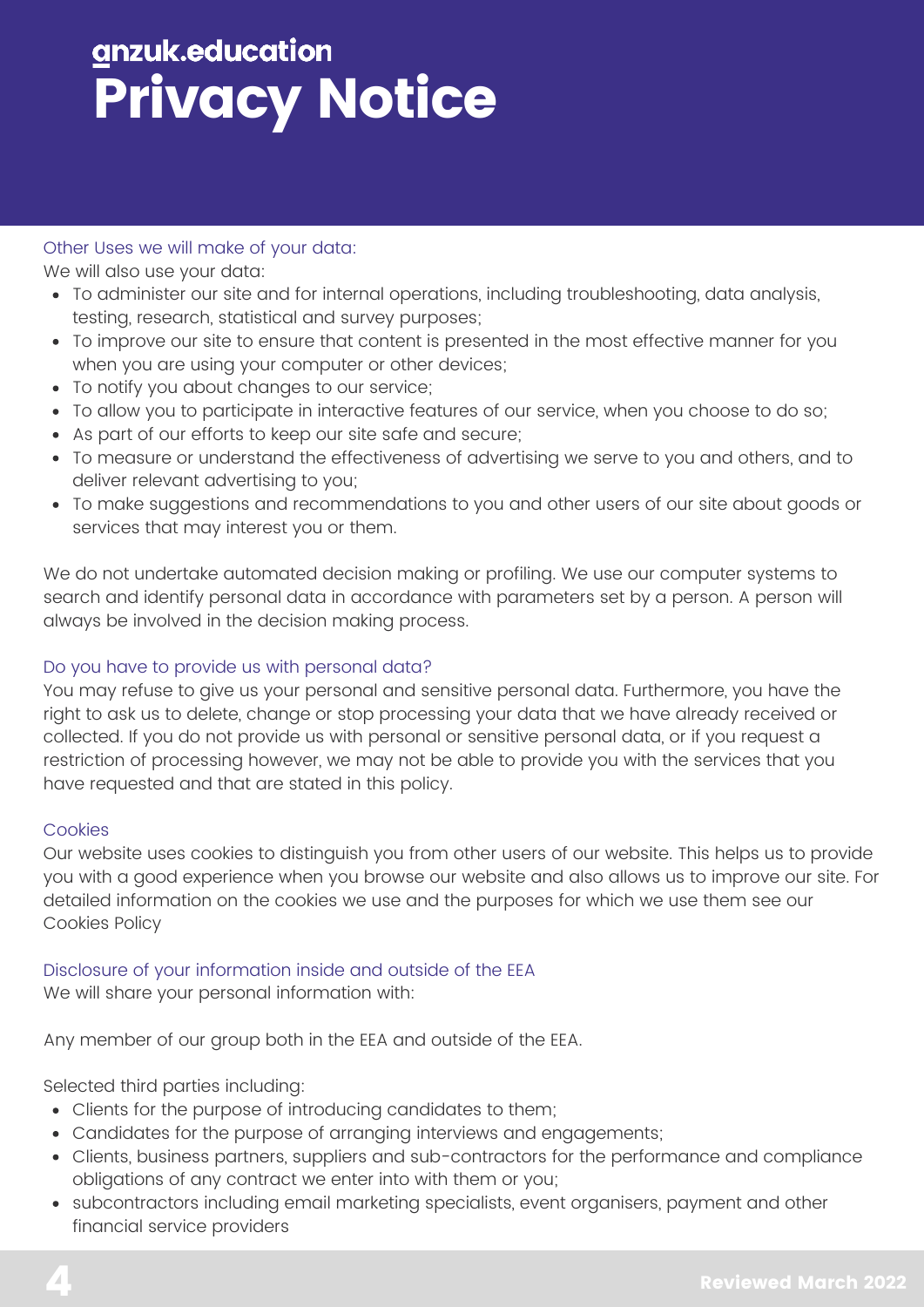- Advertisers and advertising networks that require the data to select and serve relevant adverts to you and others. [We do not disclose information about identifiable individuals to our advertisers, but we will provide them with aggregate information about our users (for example, we may inform them that 500 men aged under 30 have clicked on their advertisement on any given day). We may also use such aggregate information to help advertisers reach the kind of audience they want to target (for example, women in SW1). We may make use of the personal data we have collected from you to enable us to comply with our advertisers' wishes by displaying their advertisement to that target audience];
- Analytics and search engine providers that assist us in the improvement and optimisation of our site;
- Credit reference agencies, our insurance broker, compliance partners and other sub-contractors for the purpose of assessing your suitability for a role where this is a condition of us entering into a contract with you.

### We will disclose your personal information to third parties:

- In the event that we sell or buy any business or assets, in which case we will disclose your personal data to the prospective seller or buyer of such business or assets.
- If anzuk Education or substantially all of its assets are acquired by a third party, in which case personal data held by it about its customers will be one of the transferred assets.
- If we are under a duty to disclose or share your personal data in order to comply with any legal obligation, or in order to enforce or apply our [terms and conditions](https://www.anzuk.education/docs/terms-and-conditions) and other agreements; or to protect the rights, property, or safety of anzuk Education, our customers, or others. This includes exchanging information with other companies and organisations for the purposes of fraud protection and credit risk reduction.

### The lawful basis for the third party processing will include:

- Their own legitimate interests in processing your personal data, in most cases to fulfil their internal resourcing needs;
- Satisfaction of their contractual obligations to us as our data processor;
- For the purpose of a contract in place or in contemplation;
- To fulfil their legal obligations.

## Where we store and process your personal data

The data that we collect from you may/will be transferred to, and stored at, a destination outside the European Economic Area ("EEA"). It may be transferred to third parties outside of the EEA for the purpose of our recruitment services. It may/will also be processed by staff operating outside the EEA who work for us or for one of our suppliers. This includes staff engaged in, among other things, our recruitment services and the provision of support services. By submitting your personal data, you agree to this processing. Anzuk Education will take all steps reasonably necessary to ensure that your data is treated securely and in accordance with this privacy notice.

All information you provide to us is stored on our secure servers. Any payment transactions will be encrypted [using SSL technology]. Where we have given you (or where you have chosen) a password which enables you to access certain parts of our site, you are responsible for keeping this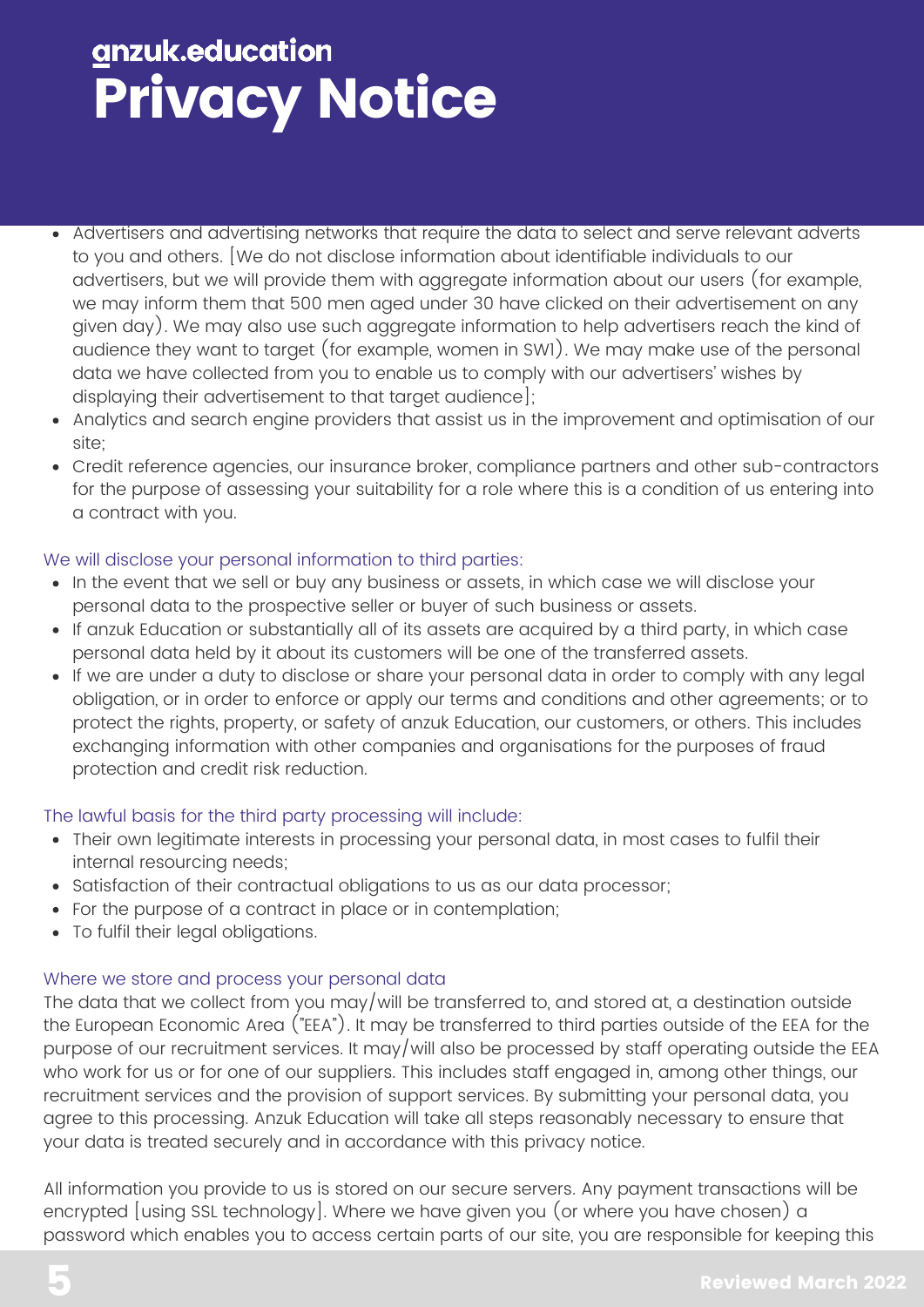#### password confidential. We ask you not to share a password with anyone.

Unfortunately, the transmission of information via the internet is not completely secure. Although we will do our best to protect your personal data, we cannot guarantee the security of your data transmitted to our site; any transmission is at your own risk. Once we have received your information, we will use strict procedures and security features to try to prevent unauthorised access.

#### Retention of your data

We understand our legal duty to retain accurate data and only retain personal data for as long as we need it for our legitimate interests and that you are happy for us to do so. Accordingly, we have a data retention notice and run data routines to remove data that we no longer have a legitimate interest in maintaining.

We do the following to try to ensure that the data we hold on you is accurate:

- Prior to making an introduction we check that we have accurate information about you;
- We keep in touch with you so you can let us know of changes to your personal data;

We segregate our data so that we keep different types of data for different time periods. The criteria we use to determine whether we should retain your personal data include:

- the nature of the personal data;
- its perceived accuracy;
- our legal obligations;
- whether an interview or placement has been arranged; and
- our recruitment expertise and knowledge of the industry by country, sector and job role.

We may store and handle your data in the following ways:

- We may archive part or all of your personal data, retain it on our financial systems only or delete all or part of the data from our main Customer Relationship Manager (CRM) system.
- We may pseudonymise parts of your data, particularly following a request for restriction or erasure of your data, to ensure that we do not re-enter your personal data on to our database, unless requested to do so.

For your information, Pseudonymised Data is created by taking identifying fields within a database and replacing them with artificial identifiers, or pseudonyms.

#### How long do we keep your data?

The period for which we keep your information is dependent on whether or not we have placed you in a temporary or permanent booking.

Where we have been unsuccessful in placing you in a temporary or permanent booking, we will retain your data for 3 years from the date we created your record in our database.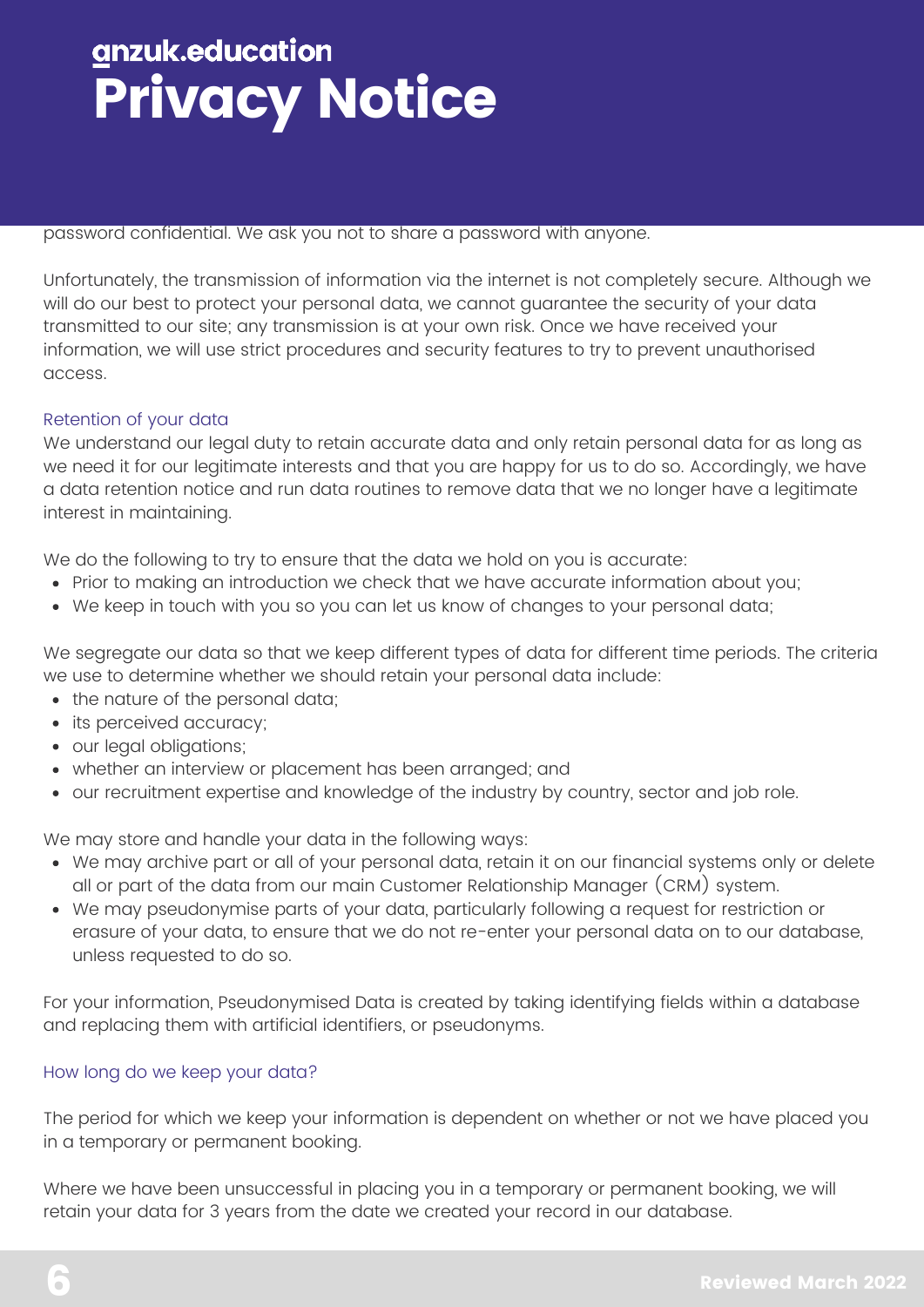If we have placed you, we will retain your information for 5 years from the date of placement or date on which you last worked for us.

We will retain certain pay-related and other financial information for 7 years in order to comply with our legal obligations.

Records of all allegations and subsequent processes must be retained securely on an individual's personnel file and should be held in a restricted section of the personnel file. The record will be retained until the person has reached normal retirement age or for a period of 10 years. The file will be stored safely and with restricted access.

We will retain your personal information beyond these periods if we have had reciprocal communication with you regarding work finding services within the last 24 months.

We may also retain safeguarding information indefinitely. We retain this information in order to ensure that we are aware of any substantiated safeguarding issues relating to you in the event of any future applications you may submit to us.

### Your rights

You have the right to ask us not to process your personal data for marketing purposes. We will usually inform you (before collecting your data) if we intend to use your data for marketing purposes or if we intend to disclose your information to any third party for marketing purposes. We will collect express consent from you, if legally required, prior to using your personal data for marketing purposes.

You can exercise your right to accept or prevent processing for marketing purposes by checking the boxes on the forms we provide you when we collect your data. You can also exercise the right to not have your data used for marketing purposes at any time by contacting us at [uk@anzuk.education.](mailto:uk@anzuk.education)

Our site may, from time to time, contain links to and from the websites of our partner networks, advertisers and affiliates. If you follow a link to any of these websites, please note that these websites have their own privacy policies and that we do not accept any responsibility or liability for these policies. Please check these policies before you submit any personal data to these websites.

The GDPR provides you with the right to:

- Request correction of the personal information that we hold about you. This enables you to have any incomplete or inaccurate information we hold about you corrected.
- Request erasure of your personal information. This enables you to ask us to delete or remove personal information where there is no good reason for us continuing to process it. You also have the right to ask us to delete or remove your personal information where you have exercised your right to object to processing (see below).
- Object to processing of your personal information where we are relying on a legitimate interest (or those of a third party) and there is something about your particular situation which makes you want to object to processing on this ground. You also have the right to object where we are